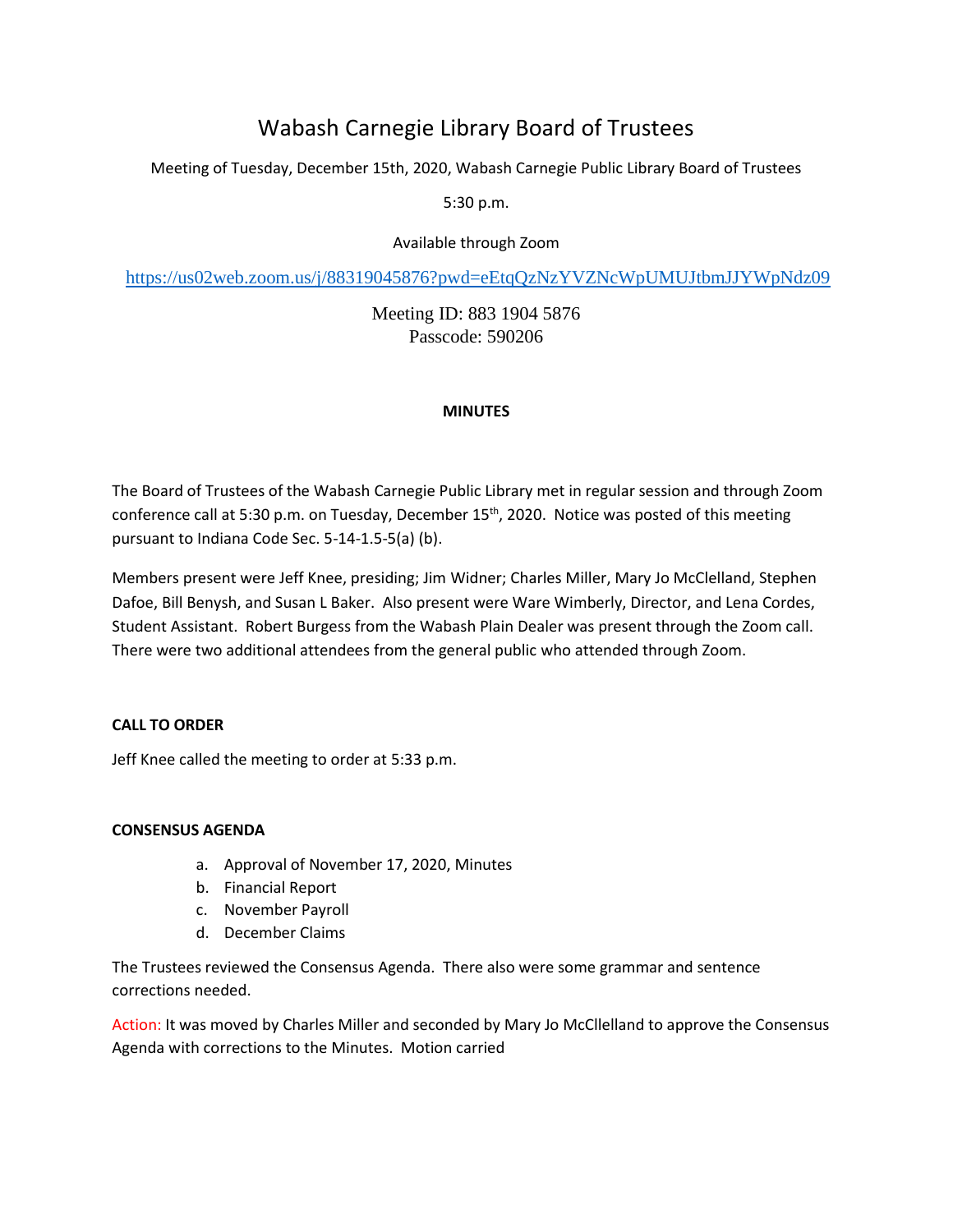## **PRESIDENT'S REPORT**

Nothing to Report

## **COMMITTEE REPORT**

## Wabash City Park Board

There was a brief meeting with a planned event in May at the Skate Park.

## **OLD BUSINESS**

## Salary Ordinance/Schedule 2021

Trustees discussed various options in terms of salary and wage increases. Following discussion at the November Meeting, it was tabled in order get more comparative data with other tax-supported entities in the Wabash area. Revised proposals for salary increases within a 1.5% to 2.5% range were presented to Trustees. Trustees discussed it further along with questions on evaluations and concern of reduced tax revenues in the coming years. There was a motion for as high as 2.5% but that was withdrawn. It was agreed for increases to be in the 1.5% and 2.3% range to be reflected in the Salary Ordinance and Schedule for 2021.

Action: It was moved by Susan L. Baker and seconded by Mary Jo McClelland to make overall increases for salary and wage increases to be 2.5%. This was withdrawn following discussion.

Action: It was moved by Bill Benysh to approve increase to be in the 1.5% and 2.3% range to be reflected in the Salary Ordinance and Schedule for 2021. This was seconded by Charles Miller. Motion carried.

.

## Employee Health Insurance

Trustees discussed the options in renewing the current employee health insurance through Anthem or switch to an alternative plan through the Affordable Care Act. It was the general consensus to renew the current plan. Staff currently enrolled have had a positive experience with it overall. Susan L. Baker gave her thoughts on the current plan and the alternative plan. She felt the current plan is the better one overall but that that current employee share should be reviewed. It was agreed to renew the current plan through Anthem.

Action: It was moved by Susan L. Baker to renew the current plan through Anthem for 2021. It was seconded by Charles Miller. Motion carried.

#### **NEW BUSINESS**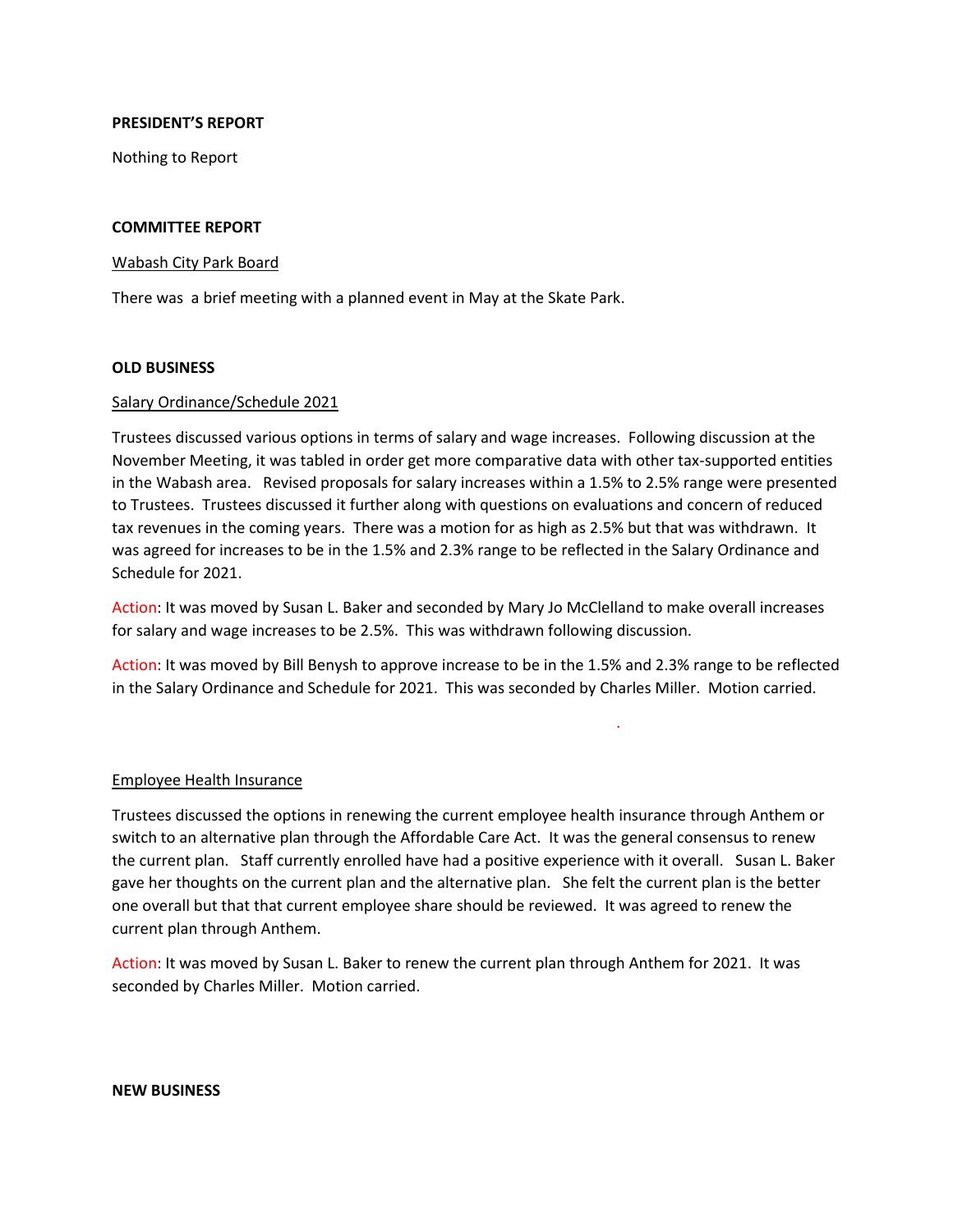## End of the Year Appropriations

The End of the Year Resolution for 2020 was presented to Trustees. With the Resolution, funds from some categories within the Operating Budget will be transferred to other categories so that that no line is in the negative at the end of this fiscal year which is December  $31<sup>st</sup>$ , 2020. Trustees reviewed the Resolution and approved it.

Action: It was moved by Susan L. Baker to approve the End of the Year Appropriations. It was seconded by Bill Benysh. Motion carried.

# Board of Trustees Officers 2021

Trustees discussed Board Officers for 2021. Jeff Knee does not want to be re-appointed as President for 2021. Discussed of possible new officers occurred. Charles Miller was nominated as Board President. Bill Benysh and Susan L. Baker agreed, respectively, to remain in their office as Vice-President and Secretary. With Charles Miller's nomination to be President, a new person would need to be Treasurer in 2021. Mary Jo McClelland was nominated as Treasurer. The slate nominated is Charles Miller as President, Bill Benysh as Vice-President, Mary Jo McClelland as Treasurer, and Susan L. Baker as Secretary.

Action: Jim Widner made the motion for Board Officers in 2021 to be Charles Miller as President, Bill Benysh as Vice-President, Mary Jo McClelland as Treasurer, and Susan L. Baker as Secretary. Jeff Knee seconded. Motion Carried.

## Internet Computer Policy

The library's Internet and Computer Policy needs to reviewed each year per Indiana Public Library State Standards. Trustees reviewed the current policy. No changes were made to the policy.

Action: It was moved by Susan L Baker to approve the current Internet and Computer Policy with no changes and seconded by Bill Benysh. Motion carried.

## Criminal Background check with Hiring

Public Libraries are required have a criminal background check with any hiring. The library does do background checks on all hires except for Student Assistants who are in high school. There is a brief statement in terms of policy in the library's Personnel Policy. Trustees asked for Ware to review further and bring back to evaluate at the January 2021 Board meeting.

Action: It was moved by Mary Jo McClelland to table a criminal background check with hiring policy within the Personal Policy. Bill Benysh seconded. Motion Carried.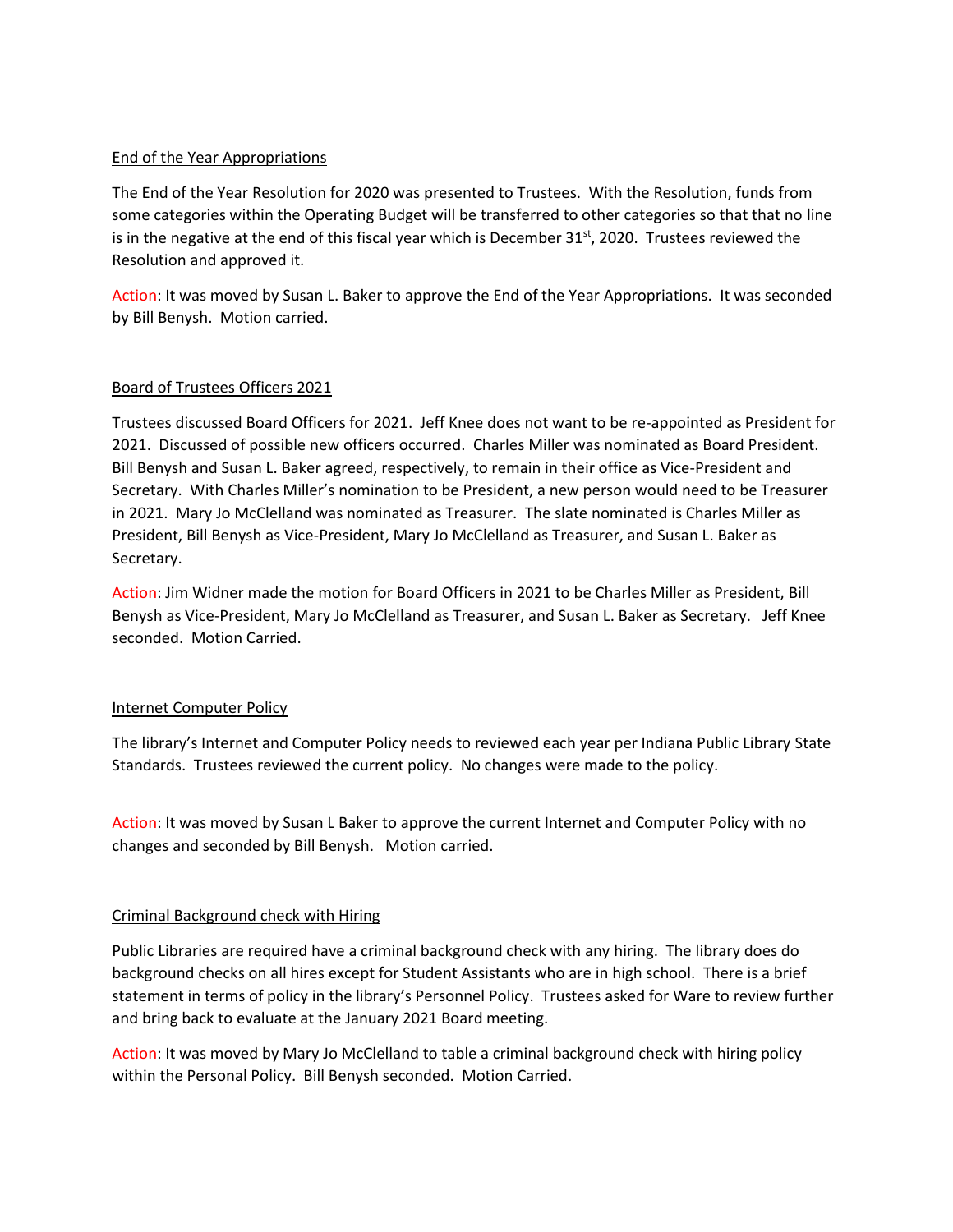## **DIRECTOR'S REPORT AND ADMINISTRATIVE UPDATE**

## Possible partnership with Wabash City Schools

Ware has had contact with Jason Callahan, Superintendent of Wabash City Schools, about the idea of a partnership between the library and the Wabash City Schools in regards to the City School's planned new media center. The library and City Schools have been in discussion on possible partnerships over the past few years. Nothing has been finalized as of this time. Ware was invited to attend a Zoom meeting on Wednesday 16, 2020, for a discussion on the Wabash City School's Media Center Plan and Development. Jim Widner and Mary Jo McCllelland agreed to attend the Zoom meeting also.

## Discussed reimbursement grant for The CARES Act.

The library has reached the maximum amount of a CARES Act Mini Grant for COVID related supplies. Libraries can request reimbursement of up to \$1,400.00 as part of this Mini Grant though the State. Ware will get needed documentation to the State Library for the reimbursement process.

## Deep Cleaning of Library Building with COVID Pandemic

The Board and Ware discussed a deep cleaning of the library in the light of the continued pandemic. Ware had contacted ProTechs which is based in Fort Wayne. He also contacted Stanley Steemer. Both companies can provide services on cleaning for COVID. The ProTechs' quote was based on the price per square foot while the quote from Stanley Steemer was a bulk amount. The ProTechs' quote is estimated to be much higher than the Stanley Steemer quote. The Stanley Steemer will be less than \$2,000. There have been very good reviews of ProTechs' work and concerns were raised about whether comparison of quotes was applicable. ProTech's business is more geared toward these problems perhaps in comparison to Stanley Steemer. Stanley Steemer can do the work on the week-ends particularly Sundays which works well with the normal hours that staff or patrons are in the building. Plan to proceed with Stanley Steemer since already scheduled but there is remaining concern over quality of the work.

## **ADJOURNMENT**

Action: It was moved to adjourn by Susan L. Baker and seconded by Charles Miller at 6:36 p.m. Motion Carried.

Respectfully Submitted,

Lena Cordes, Student Assistant